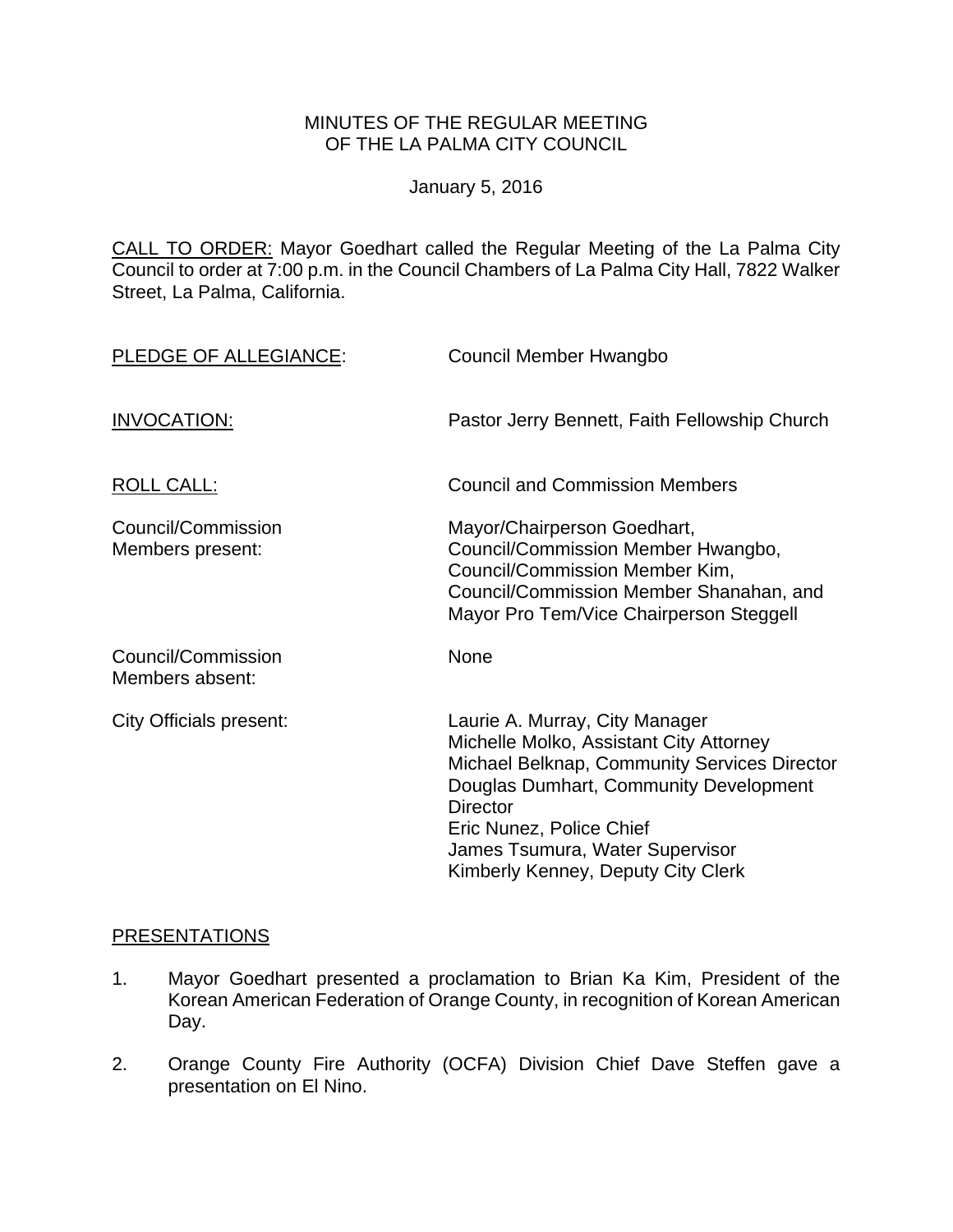Mayor Goedhart inquired on the status of the City's El Nino preparations.

Police Chief Nunez responded that the Police Department has put together an information brochure; that Staff has educated and alerted those living in the homeless encampments in the area of the potential dangers; that thew33e individuals who have been contacted have removed themselves from possible impacted areas; and that the Police Department has provided those affected with a list of available homeless shelters. He closed by commenting on the quick response from the OCFA on a recent swift water rescue incident.

## ORAL COMMUNICATIONS

Fran Saint Germain Wright, a La Palma resident, addressed the City Council regarding her opposition to the parking situation along Conifer Drive; the impact of the numerous parked high profile vehicles; and asked for consideration to issue parking permits for the residents who live on Conifer Drive or find another solution to address the parking concerns.

Mayor Goedhart noted that Staff will research and review the situation and respond back to the resident and City Council on the status and outcome of her concerns.

## RECESS THE CITY COUNCIL AND CONVENE AS THE CITY OF LA PALMA AS SUCCESSOR AGENCY TO THE DISSOLVED COMMUNITY DEVELOPMENT COMMISSION AT 7:22 P.M.

Deputy City Clerk Kenney stated, "The City Council will now recess and convene as the Successor Agency to the Dissolved Community Development Commission of the City La Palma, and then recess and convene as the Planning Commission. Members of the La Palma City Council receive no compensation or stipend as a result of convening or participating in either the Successor Agency or Planning Commission meetings, or otherwise as serving as members of the Successor Agency or Planning Commission."

## CONSENT CALENDAR

A. Approval of Successor Agency Minutes

Minutes of the December 15, 2015, Regular Meeting of the Successor Agency.

Council Member Kim made a motion to approve Consent Calendar Item A.

The motion was seconded by Mayor Pro Tem Steggell and carried on the following vote: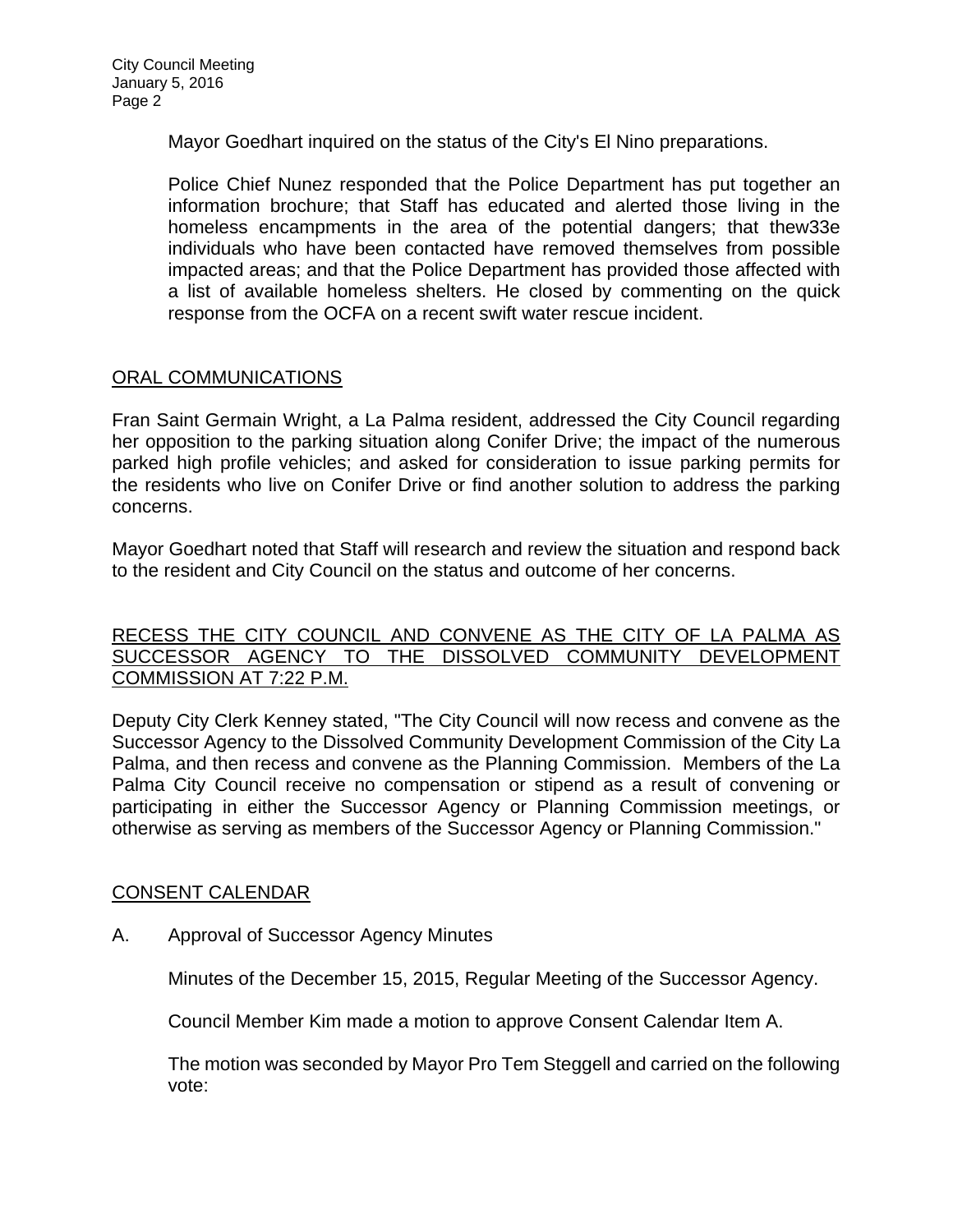City Council Meeting January 5, 2016 Page 3

> AYES: Mayor Goedhart, Council Member Hwangbo, Council Member Kim, and Mayor Pro Tem **Steggell** NOES: None

ABSTAINED: Council Member Shanahan

### PUBLIC HEARINGS

None Scheduled.

## REGULAR ITEMS

None Scheduled.

## RECESS THE CITY OF LA PALMA AS SUCCESSOR AGENCY TO THE DISSOLVED COMMUNITY DEVELOPMENT COMMISSION, AND CONVENE AS THE PLANNING COMMISSION AT 7:23 P.M.

## CONSENT CALENDAR

#### PL-1. Approval of Planning Commission Minutes

Minutes of the December 15, 2015, Regular Meeting of the Planning Commission.

Commission Member Kim made a motion to approve Consent Calendar Item PL-1. The motion was seconded by Commission Member Hwangbo.

Commission Member Shanahan explained that he is abstaining from voting on the Minutes as he was not in attendance at that meeting.

The motion carried on the following vote:

| AYES:      | <b>Chairperson Goedhart, Commission Member</b><br>Hwangbo, Commission Member Kim, and Vice<br><b>Chairperson Steggell</b> |
|------------|---------------------------------------------------------------------------------------------------------------------------|
| NOES:      | <b>None</b>                                                                                                               |
| ABSTAINED: | <b>Commission Member Shanahan</b>                                                                                         |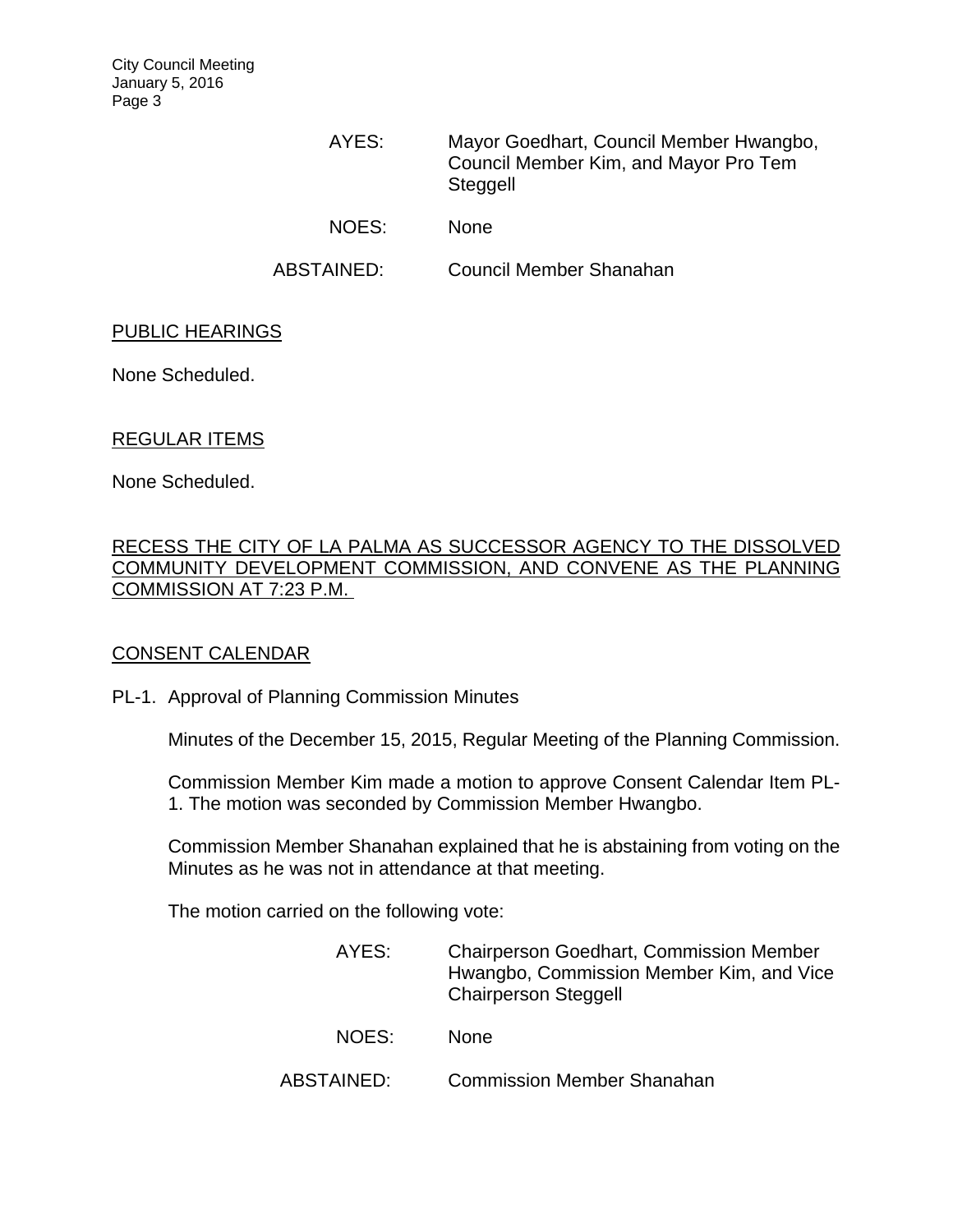City Council Meeting January 5, 2016 Page 4

### PUBLIC HEARINGS

None Scheduled.

## REGULAR ITEMS

None Scheduled.

# ADJOURN THE PLANNING COMMISSION AND RECONVENE AS THE CITY COUNCIL AT 7:24 P.M.

## CONSENT CALENDAR

1. Waive the Reading of All Ordinances

Waive the reading of all Ordinances in their entirety and read by title only.

3. Approval of Register of Demands

Resolution No. 2016-01 approving the Register of Demands for January 5, 2016.

4. Water Conservation Monthly Report for November 2015

Receive and file the Water Conservation Monthly Report for November 2015.

Council Member Kim made a motion to approve Consent Calendar Items 1, 3, and 4.

The motion was seconded by Mayor Pro Tem Steggell and carried on the following vote:

 AYES: Mayor Goedhart, Council Member Hwangbo, Council Member Kim, Council Member Shanahan, and Mayor Pro Tem Steggell

NOES: None

## **ITEMS PULLED FROM THE CONSENT CALENDAR**

2. Approval of Council Minutes

Minutes of the December 15, 2015, Regular Meeting of the City Council.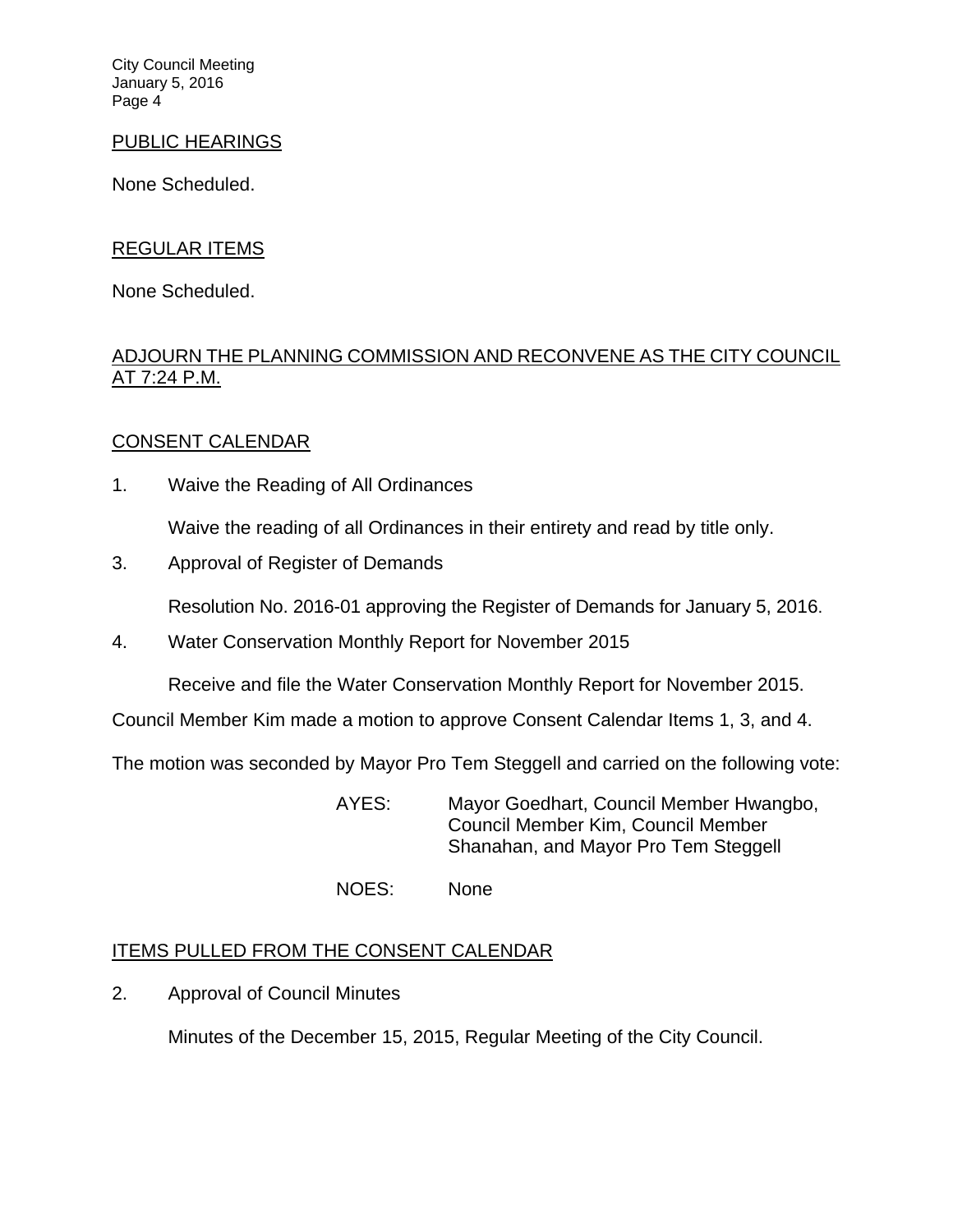Council Member Shanahan requested to have the Item pulled from the Consent Calendar so he may abstain from voting on the Item due to his absence from the meeting.

Council Member Kim made a motion to approve Consent Calendar Item 2.

The motion was seconded by Council Member Hwangbo and carried on the following vote:

| AYES:      | Mayor Goedhart, Council Member Hwangbo,<br>Council Member Kim, and Mayor Pro Tem<br>Steggell |
|------------|----------------------------------------------------------------------------------------------|
| NOES:      | <b>None</b>                                                                                  |
| ABSTAINED: | Council Member Shanahan                                                                      |

## PUBLIC HEARINGS

- 5. Development Code Amendments Introduction and First Reading of Various Ordinances Amending Certain Provisions within Chapter 44 of the La Palma Municipal Code pertaining to Floodplain Management, Cannabis Prohibition, and State Model Water Efficient Landscaping
	- a) Mayor Goedhart opened the Public Hearing at 7:25 p.m.
	- b) Community Development Director Dumhart gave the Staff Report
	- c) City Council Comments and Questions:

None.

d) Public Input:

No members of the public wished to speak.

- e) Mayor Goedhart closed the Public Hearing at 7:29 p.m.
- f) Introduce for first reading, an Ordinance 2016-01 of the City Council of the City of La Palma amending and adding provisions to the La Palma Municipal Code Chapter 44 (Zoning) concerning Floodplain Management.
- g) Introduce for first reading, an Ordinance 2016-02 of the City Council of the City of La Palma amending and adding certain provisions to the La Palma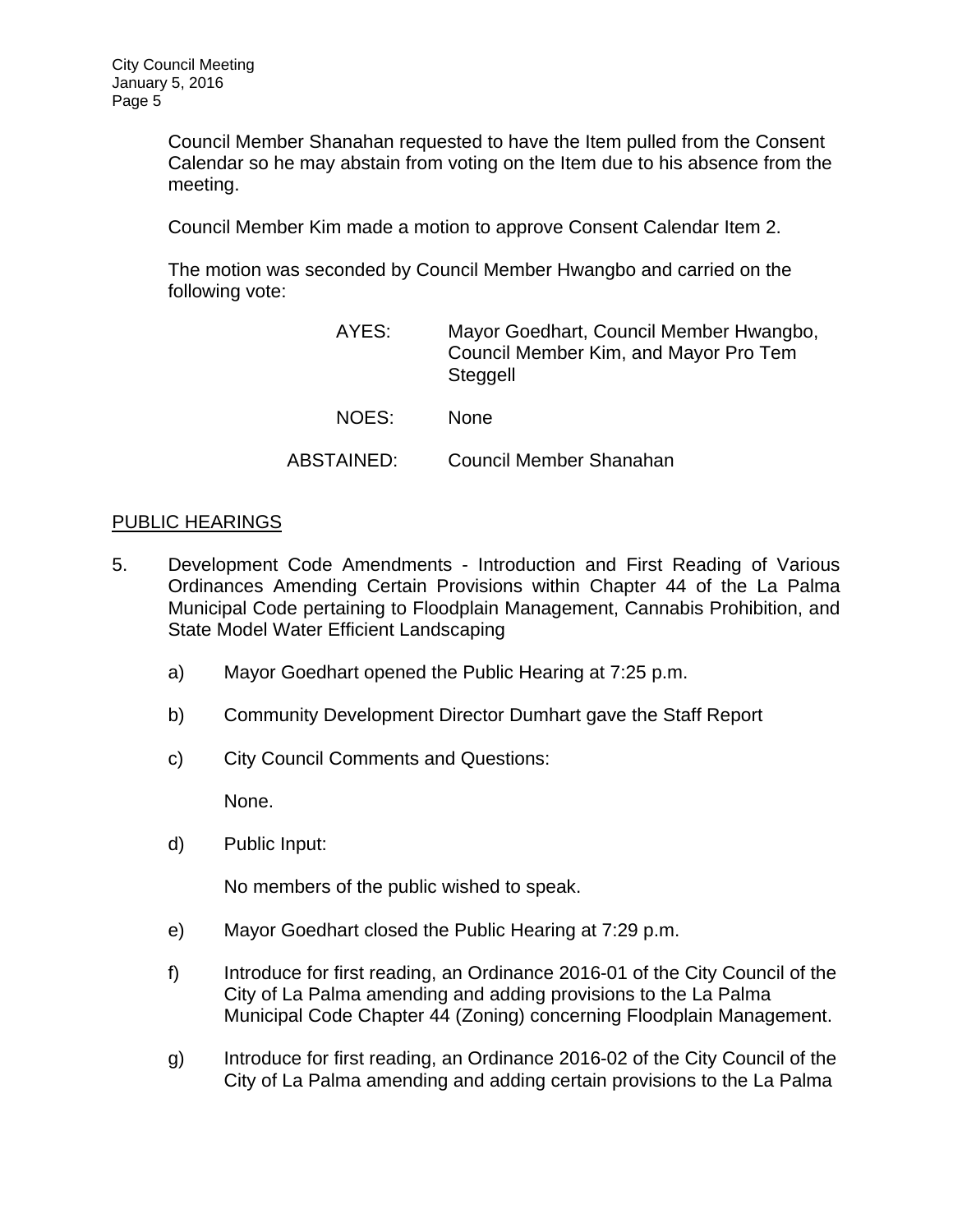Municipal Code Chapter 44 (Zoning) to prohibit "Cannabis Related Businesses" as a land use in all zones.

h) Introduce for first reading, an Ordinance 2016-03 of the City Council of the City of La Palma amending and adding certain provisions within Chapter 44 of the La Palma City Code to update Model Water Efficient Landscape Standards in compliance with State codes.

Council Member Kim made a motion to Introduce for first reading, an Ordinance 2016-01 of the City Council of the City of La Palma amending and adding provisions to the La Palma Municipal Code Chapter 44 (Zoning) concerning Floodplain Management; Introduce for first reading, an Ordinance 2016-02 of the City Council of the City of La Palma amending and adding certain provisions to the La Palma Municipal Code Chapter 44 (Zoning) to prohibit "Cannabis Related Businesses" as a land use in all zones; and Introduce for first reading, an Ordinance 2016-03 of the City Council of the City of La Palma amending and adding certain provisions within Chapter 44 of the La Palma City Code to update Model Water Efficient Landscape Standards in compliance with State codes.

The motion was seconded by Council Member Hwangbo and carried on the following vote:

> AYES: Mayor Goedhart, Council Member Hwangbo, Council Member Kim, Council Member Shanahan, and Mayor Pro Tem Steggell

NOES: None

# RECONVENE THE CITY OF LA PALMA AS SUCCESSOR AGENCY TO THE DISSOLVED COMMUNITY DEVELOPMENT COMMISSION FOR A JOINT MEETING WITH THE CITY COUNCIL AT 7:30 P.M.

## REGULAR ITEMS

6. Approval of Sixth Amendment to Declaration of Covenants, Conditions, Restrictions, and Reservation of Easements for Centerpointe La Palma for Shared Parking between Certain Lots

Community Development Director Dumhart gave the Staff Report.

City Council and Successor Agency Comments and Questions:

None.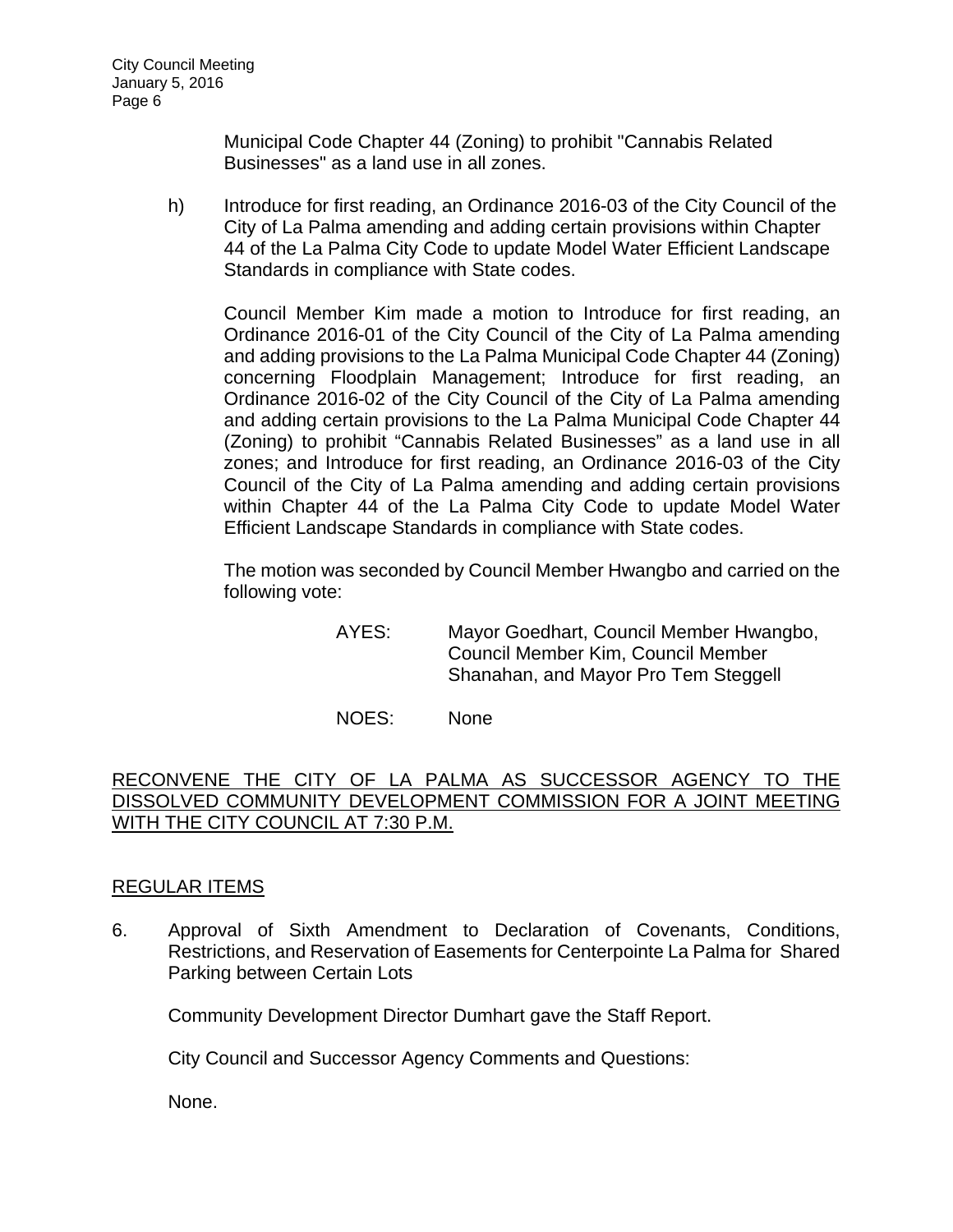Public Input:

Fran Saint Germain Wright, a La Palma resident, inquired as to the amount of sales tax increment the new business would bring to the City of La Palma.

Community Development Director Dumhart responded that since the business is service-based, it would not generate any sales tax revenue for La Palma; that the 288 employees would use City facilities and services that would contribute to an increase in the City's overall sales tax revenue; that the business would increase permit revenue due to tenant improvements; and that the tenant improvements would cause the Orange County Assessor's office to reevaluate the property which could incrementally increase property tax revenue.

Council Member Hwangbo made a motion to approve the Sixth Amendment to Declaration of Covenants, Conditions, Restrictions, and Reservation of Easements for Centerpointe La Palma for Shared Parking between Certain Lots

The motion was seconded by Council Member Shanahan and carried on the following vote:

> AYES: Mayor Goedhart, Council Member Hwangbo, Council Member Kim, Council Member Shanahan, and Mayor Pro Tem Steggell

NOES: None

### ADJOURN THE CITY OF LA PALMA AS SUCCESSOR AGENCY TO THE DISSOLVED COMMUNITY DEVELOPMENT COMMISSION AT 7:35 P.M.

7. Award of Contract to General Pump Company for Engineering, Modification and Installation Services of Well Pump Suction Pipe and BESST Inc. for Inspection and Project Management of Engineered Pump Suction Feasibility Test at Meadowlark Well, City Project 14-WTR-02.

Community Services Director Belknap introduced Water Services Supervisor James Tsumura who gave the Staff Report.

Council Comments and Questions:

Discussion ensued regarding the explanation of the arsenic levels inside the well column in the graph presented; that the area in the well column that is high in arsenic will hopefully be isolated; that if this proposal fails and does not reduce the arsenic levels, the City would revert back to what it is currently doing as the levels are not over the allowed levels, but the City would need to construct a water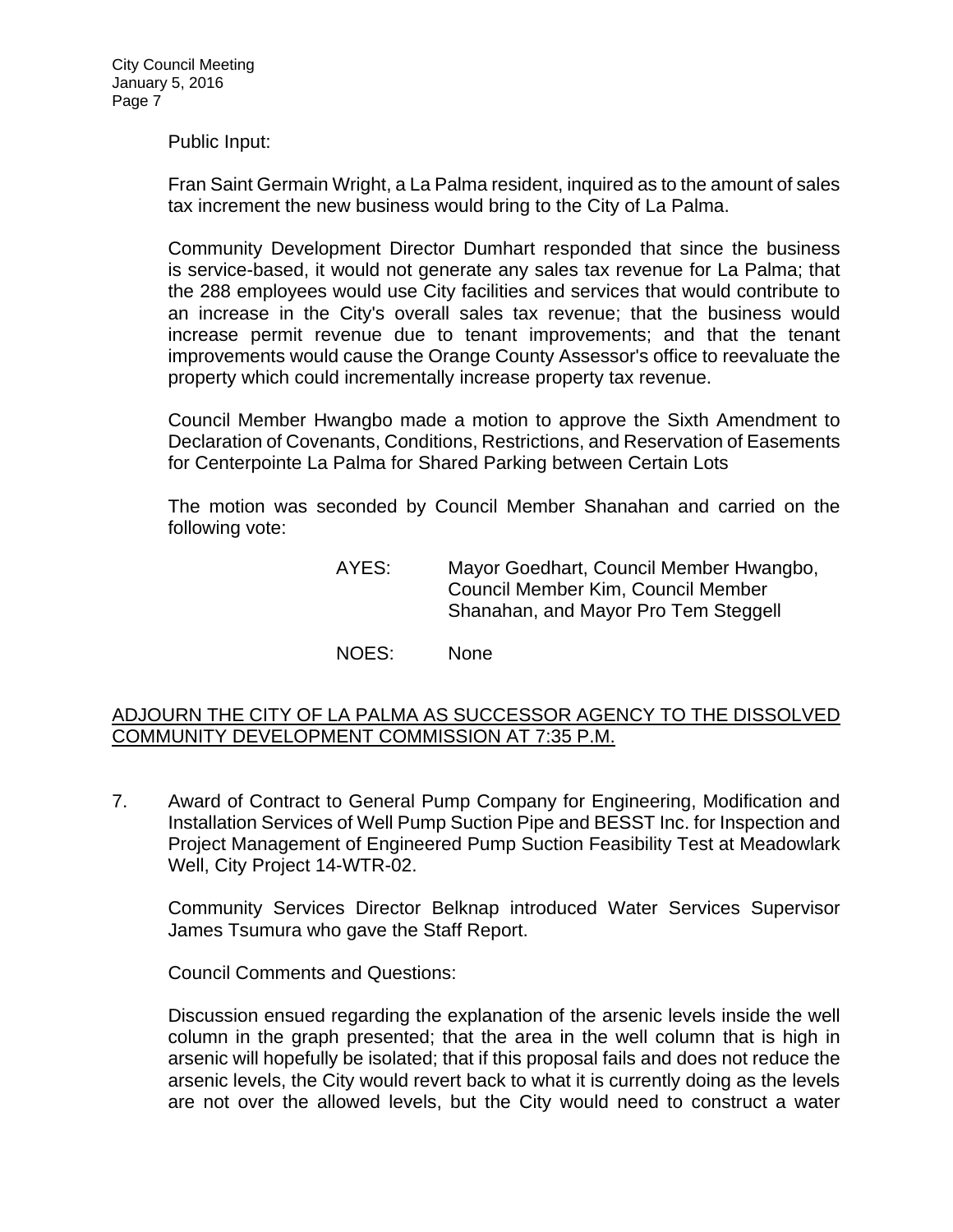treatment plant at the cost of \$2-\$5 million; the high risk of tearing and breaking the well casing in an effort to eliminate water suction at the arsenic levels; that drilling a new well would cost \$1.3-\$1.5 million; that the cost to drill a new well does not include piping the water to the reservoirs nor take into account the easements that would be required; that water production is always a concern; that BESST Technologies has been able to prove that this procedure works; that no one can predict how the process will affect hydraulic flow, which is why this project is being labeled as a feasibility test and not being proposed as a permanent option at this time; that there are only three companies that conduct this type of technology; that Staff is monitoring the arsenic levels on a monthly basis; that the State requires reporting the arsenic on an annual average which happens to be below ten; that the City has not experienced anything significant with the arsenic levels except for an occasional spike; that other options of drilling an adjacent well to combine the water from each well has been looked at; that going shallow for the water source is cheaper but that higher quality water is at deeper levels; that Water Supervisor Tsumura is comfortable with BESST technologies and has been working closely with them on this technology; that the end product will help for a while and allow some time for Staff to figure out what to do next; that if this project is approved and successful, the repair would be done at a similar cost in order to make this a more permanent installation; and that the project is a wise investment in an effort to save the City a significant amount of money.

Public Input:

Jim Johnson, a La Palma resident, addressed the City Council regarding his concern for the continual drawing of arsenic from the well as the water level decreases caused by the drought.

Water Supervisor Tsumura responded that there are specific areas where that water exists; that there is very little crossover in the water levels; that isolating the arsenic level from the rest of the water sources is a positive outcome from this project; that there is a large aquifer and it covers most of northern Orange County; that the health of the Aquifer is monitored by the Orange County Metropolitan Water District; and that the Staff is confident that this well will provide the City with water for quite a long time.

Council Member Hwangbo made a motion to approve and authorize the award of Contract to General Pump Company for Engineering, Modification and Installation Services of Well Pump Suction Pipe and BESST Inc. for Inspection and Project Management of Engineered Pump Suction Feasibility Test at Meadowlark Well, City Project 14-WTR-02.

The motion was seconded by Council Member Shanahan and carried on the following vote: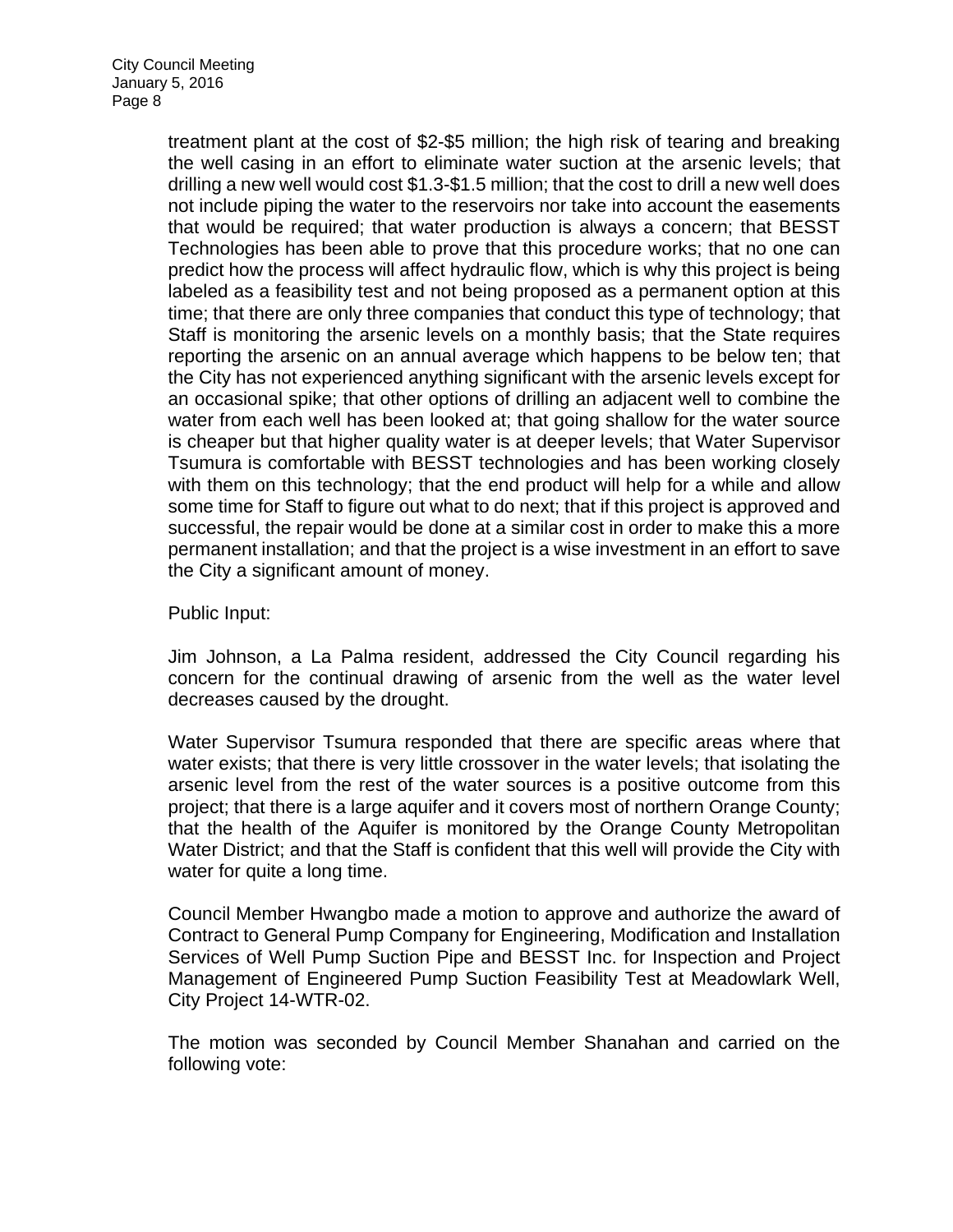- AYES: Mayor Goedhart, Council Member Hwangbo, Council Member Kim, Council Member Shanahan, Mayor Pro Tem Steggell, and James Tsumura, Water Supervisor
- NOES: None
- 8. Appointments to External Committees and Internal Subcommittees

Mayor Goedhart introduced the Item and opened up discussion for appointments.

Mayor Pro Tem Steggell announced that she would like to step down from the appointment to the California Joint Powers Insurance Powers Authority (CJPIA).

By consensus, the City Council agreed to appoint Council Member Shanahan as the City's representative to the CJPIA and Mayor Goedhart as the alternate.

Discussion ensued regarding Mayor Pro Tem Steggell's appointment to the OCFA being made back in November 2015, and that no other resolution or action is required.

By consensus, the City Council agreed to keep the existing appointments of Council Member Kim as the City's representative to the Orange County Sanitation District (OCSD) and Mayor Pro Tem Steggell as the alternate.

By consensus, the City Council agreed to reappoint Council Member Hwangbo as the City's representative to the Orange County Vector Control District (OCVCD) for a two year term with no alternate required.

By consensus, the City Council agreed to keep the existing appointment of Council Member Kim as the City's representative to the Metropolitan Water District of Orange County (MWDOC) and Council Member Shanahan as the alternate.

By consensus, the City Council agreed to keep the existing appointments of Mayor Pro Tem Steggell as the City's representative to the Orange County Library Advisory Board (OCLAB) and Mayor Goedhart as the alternate.

By consensus, the City Council agreed to appoint Council Member Hwangbo as the City's designate to the Southern California Association of Governments (SCAG) General Assembly meeting.

By consensus, the City Council agreed to appoint Mayor Goedhart and Mayor Pro Tem Steggell as the City's Business Task Force Members.

By consensus, the City Council agreed to appoint Mayor Goedhart and Council Member Kim as the City's Public School Liaison because of the previous work on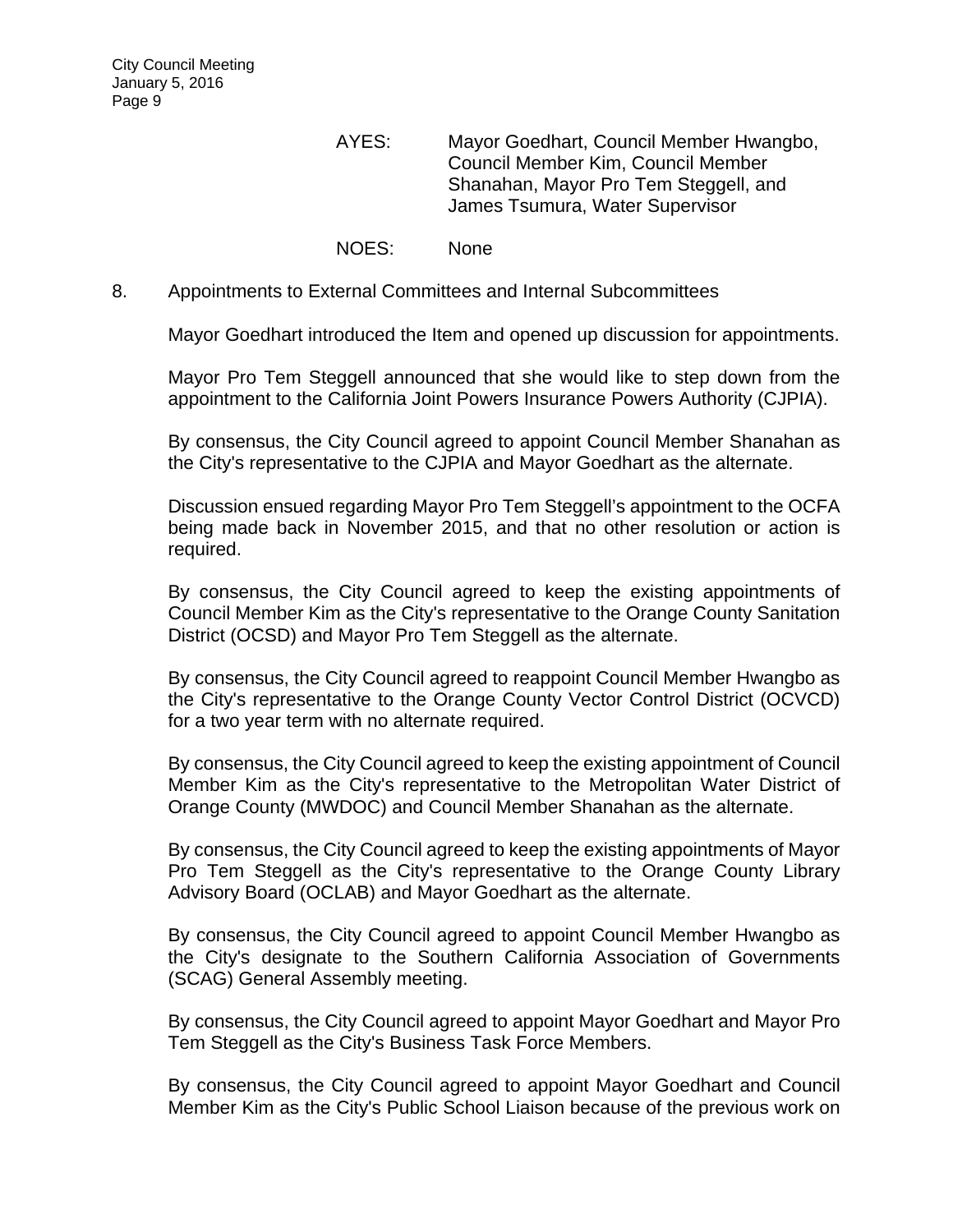AB523 – High School Open Enrollment Act - and current work with the City's school districts.

By consensus, the City Council agreed to appoint Mayor Goedhart and Mayor Pro Tem Steggell as the Council Policy SubCommittee Members.

By consensus, the City Council agreed to appoint Mayor Goedhart and Mayor Pro Tem Steggell as the City's Citizen Committee Selection Sub-Committee Members.

Council Member Hwangbo made a motion to approve the Appointments to the External Committees and Internal Subcommittees agreed upon by consensus of the City Council.

The motion was seconded by Council Member Kim and carried on the following vote:

- AYES: Mayor Goedhart, Council Member Hwangbo, Council Member Kim, Council Member Shanahan, Mayor Pro Tem Steggell, and James Tsumura, Water Supervisor
- NOES: None
- 9. 2016 Cypress College Foundation Americana Awards

City Manager Murray gave the Staff Report.

Council Comments and Questions:

Discussion ensued regarding Council Member Shanahan serving on the Cypress College Foundation Americana Awards Board; that this year's designee, Christine Barnes, is a well-deserved recipient; that this primary fundraiser benefits their scholarship program; that Council Member Shanahan cannot support the measure in light of the City's fiscal situation; and that the City will still create a proclamation for this year's honoree.

Council Member Shanahan made a motion to not support the sponsorship of a table at the 2016 Cypress College Foundation Americana Awards. The motion was seconded by Council Member Hwangbo.

Mayor Goedhart agreed with the motion; noted that if the City regains its financial footing again, the City will support the sponsorship; and that in lieu of the all the budget cuts in order to balance the budget, this unfortunately needs to be addressed.

The motion carried on the following vote: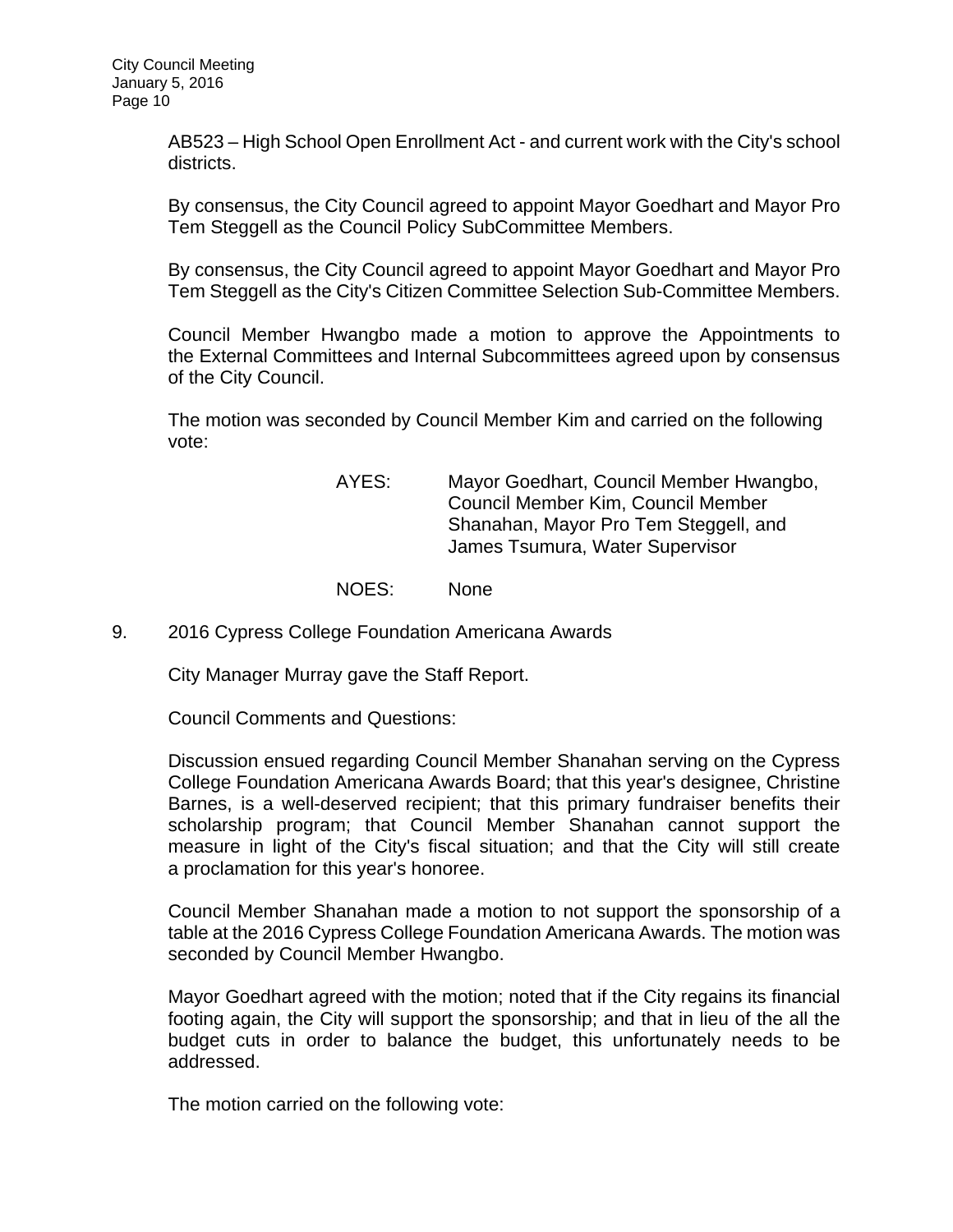AYES: Mayor Goedhart, Council Member Hwangbo, Council Member Kim, Council Member Shanahan, Mayor Pro Tem Steggell, and James Tsumura, Water Supervisor

NOES: None

## COUNCILMEMBER AB1234 REPORTS, REPORTS FROM CITY-AFFILIATED COMMITTEES, AND COUNCIL REMARKS

**Council Member Shanahan** apologized for his absence at the last meeting; congratulated Mayor Goedhart and Mayor Pro Tem Steggell on their appointments; and wished everyone a happy New Year.

**Mayor Pro Tem Steggell** had nothing to report.

**Council Member Hwangbo** attended the Orange County Vector Control District Meeting; and wished everyone a prosperous year.

**Council Member Kim** attended the Orange County Sanitation District Board meeting.

**Mayor Goedhart** announced that he is establishing office hours on Wednesdays from 1:00-4:00 p.m. at City Hall and is available to residents without appointment to meet and discuss and concerns. He asked the City Council to adjourn the meeting in memory of Linda Frese as she passed away on December 28, 2015.

## CITY MANAGER REMARKS

**City Manager Murray** relayed her condolences to the Frese family; announced the upcoming Strategic Planning meeting secured for January 29, 2016, at 12:30 p.m. in the Fan Palma Room; that the Financial Sustainability Committee will be finalizing their report; announced upcoming agenda items; and wished everyone a happy New Year.

## CITY ATTORNEY REMARKS

**Assistant City Attorney Molko** wished everyone a happy New Year.

## CLOSED SESSION

CS-1. The City Council will meet in Closed Session pursuant to Government Code Section 54957.6: CONFERENCE WITH LABOR NEGOTIATORS